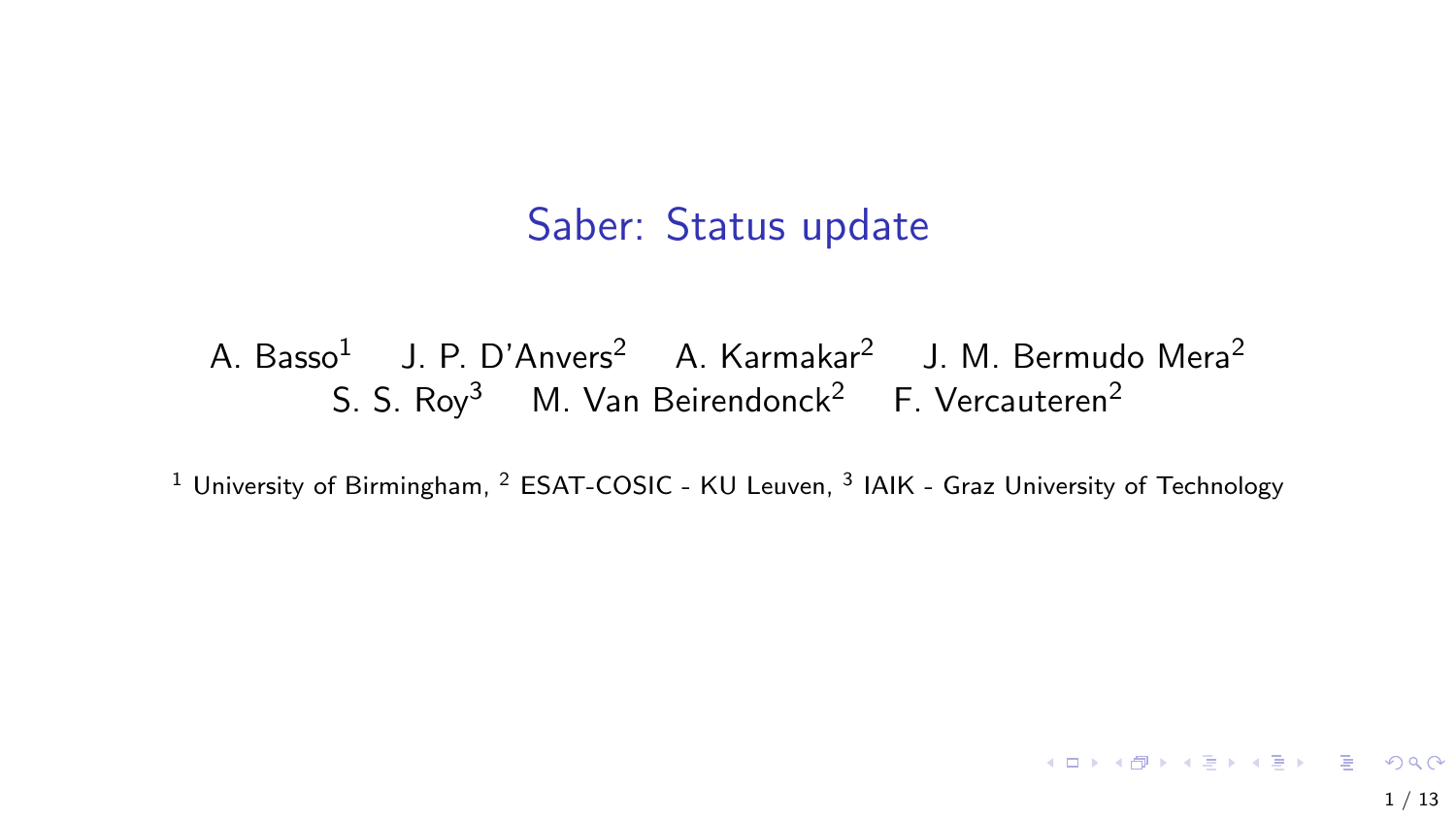#### Saber - Mod-LWR

<span id="page-1-0"></span>

| Mod-LWE                              | Mod-LWR                                                                                                                                                  |  |  |
|--------------------------------------|----------------------------------------------------------------------------------------------------------------------------------------------------------|--|--|
|                                      | $\left(a, b = a^T s + e\right) \in R_p^{1 \times 1} \times R_p \mid \left(a, b = \left \frac{p}{q}(a^T s)\right \right) \in R_q^{1 \times 1} \times R_p$ |  |  |
| $e \leftarrow \chi(R_p)$ small error | $q/p$ determines inherent noise                                                                                                                          |  |  |

- $\blacktriangleright$  No error generation required
- $\blacktriangleright$  Public key and ciphertext compression
- $\triangleright$  Saber parameters: same as in Round 1
	- Fixed ring  $R_q = \mathbb{Z}_q[x]/(x^{256} + 1)$ , power-of-two moduli  $q = 2^{13}$ ,  $p = 2^{10}$
	- $\blacktriangleright$  Modules of rank *l*, with  $l = 2, 3, 4$
	- **IF** Secrets sampled from binomial  $\beta_{\mu}$  with  $\mu = 5, 4, 3$  (values in  $[-\mu, \mu]$ )

[Parameters](#page-1-0) and security  $1/13$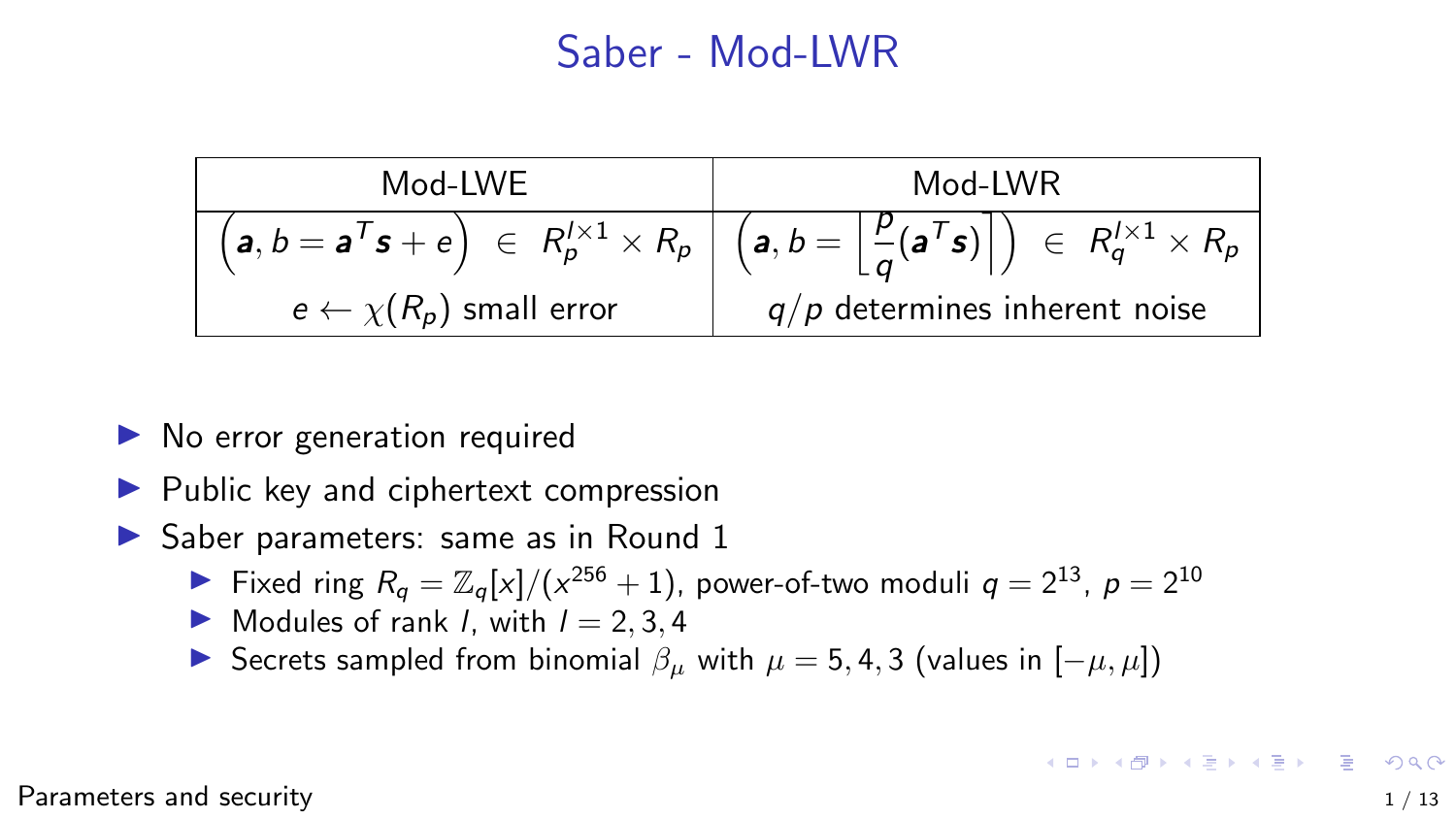#### Saber - Specification



Mod-LWR used twice

 $\blacktriangleright$  Equivalent of standard Regev-type LWE encryption

[Parameters](#page-1-0) and security 2 / 13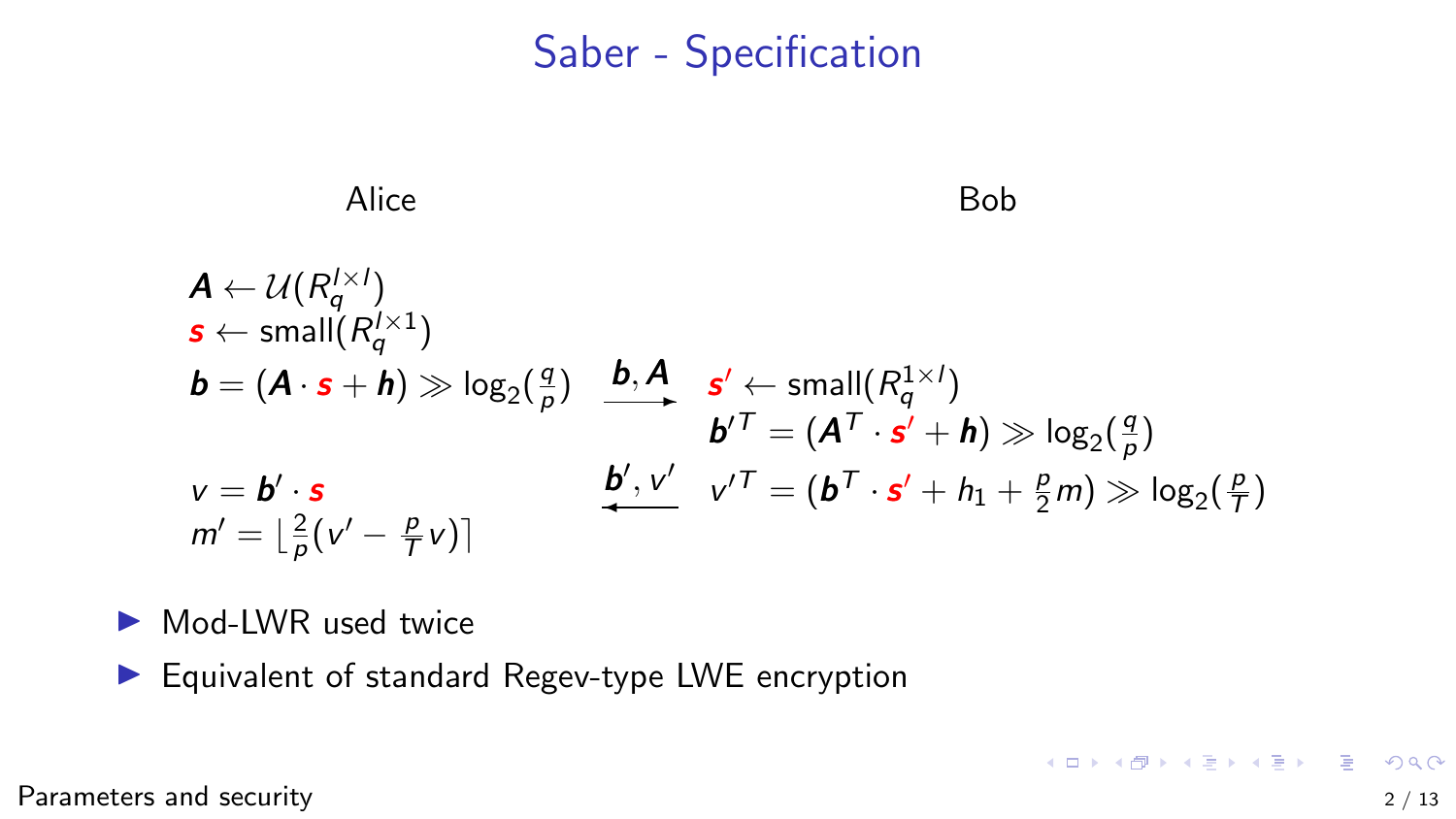#### Saber - Parameters

Common parameters:  $q = 2^{13}$ ,  $p = 2^{10}$ ,  $f(x) = x^{256} + 1$ 

| Security                                                | Failure     | Classical | Quantum   | pk(B) | sk $(B)$    | ct(B) |
|---------------------------------------------------------|-------------|-----------|-----------|-------|-------------|-------|
| Category                                                | Probability | Core-SVP  | Core-SVP  |       |             |       |
| <b>LightSaber-KEM</b> : $l = 2$ , $T = 2^3$ , $\mu = 5$ |             |           |           |       |             |       |
|                                                         | $2^{-120}$  | $2^{118}$ | $2^{107}$ | 672   | 1568 (992)  | 736   |
| <b>Saber-KEM:</b> $l = 3$ , $T = 24$ , $\mu = 4$        |             |           |           |       |             |       |
| 3                                                       | $2^{-136}$  | $2^{189}$ | $2^{172}$ | 992   | 2304 (1440) | 1088  |
| <b>FireSaber-KEM:</b> $l = 4$ , $T = 2^6$ , $\mu = 3$   |             |           |           |       |             |       |
| 5                                                       | $2^{-165}$  | $2^{260}$ | $2^{236}$ | 1312  | 3040 (1760) | 1472  |

[Parameters](#page-1-0) and security 3 / 13

K ロ ▶ K 個 ▶ K 할 ▶ K 할 ▶ 이 할 → 9 Q Q →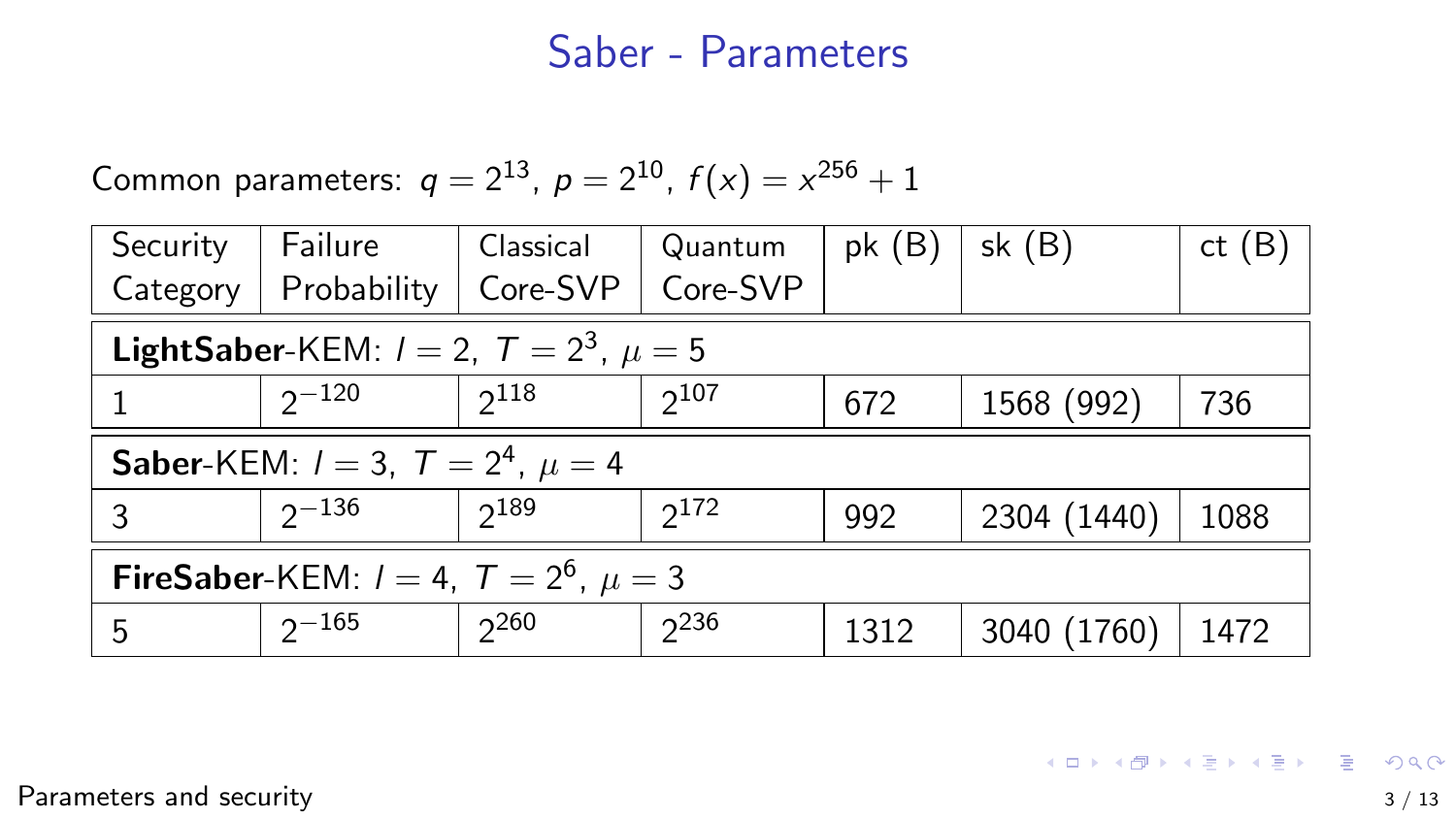#### Saber - Parameter Choices

#### **Simplicity**: moduli  $T|p|q$  are powers of 2

- $\oplus$  all security levels  $p = 2^{10}$  and  $q = 2^{13}$
- ⊕ easy uniform sampling
- ⊕ no modular arithmetic, no real rounding no native NTT for fast multiplication

 $\triangleright$  working modulo larger prime allows NTT

- Modular: Only one polynomial ring  $R_q = \mathbb{Z}_q[x]/(x^{256} + 1)$  with  $q = 2^{13}$
- $\triangleright$  Flexibility: Rank of module 2, 3, 4 depending on security level

[Parameters](#page-1-0) and security  $4 / 13$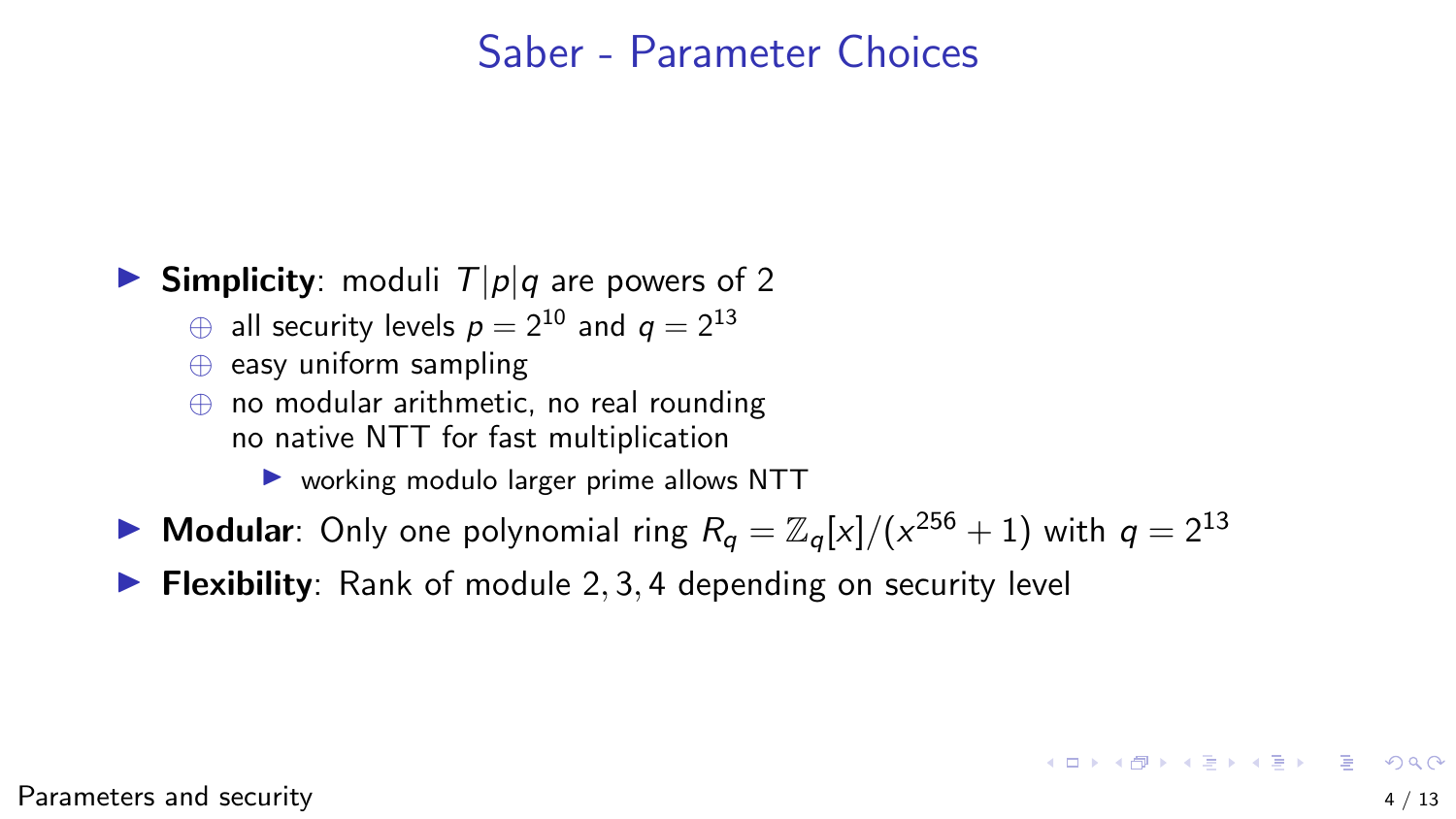# Saber - Security

- $\blacktriangleright$  Parameters same since original submission
- $\triangleright$  Security estimates corrected and verified by 3 independent teams:
	- $\triangleright$  Original LWE estimator (Albrecht et. al)
	- $\blacktriangleright$  Leaky LWE estimator (Léo Ducas)
	- **In Script by Dan Bernstein**
- $\triangleright$  Saber ciphertexts uniformly random bytes due to power of 2
- Damien Stehlé: Security of Saber can be based on **Search** Mod-LWR (not just decision)
	- ▶ Core idea: prove OW-CPA instead of IND-CPA
	- ▶ Proof technique: Section 5 of J. Devevey, A. Sakzad, D. Stehlé, R. Steinfeld: On the Integer Polynomial Learning with Errors Problem. Public Key Cryptography (1) 2021: 184-214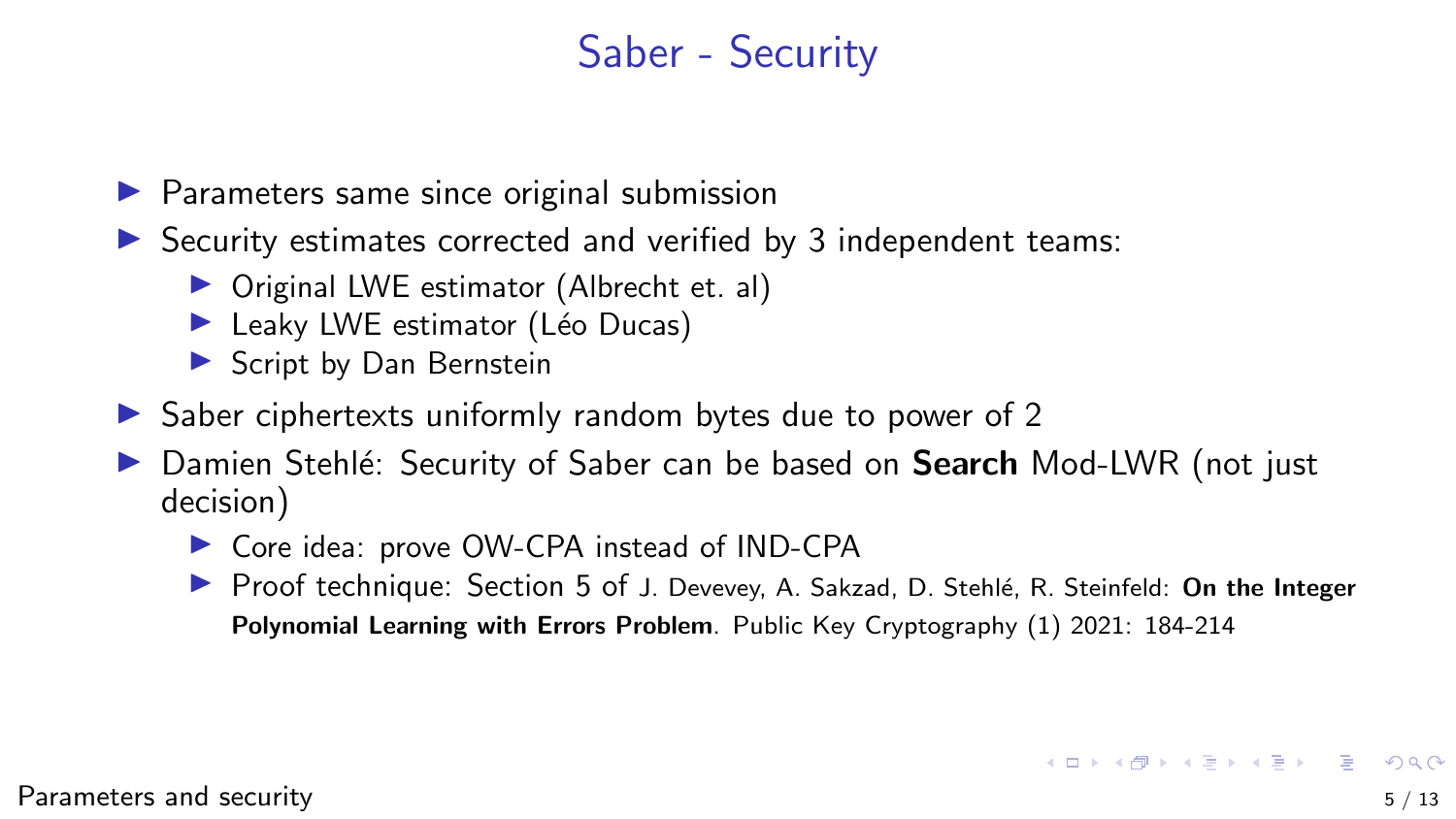### Saber - Side Channel Security

- $\triangleright$  No error sampling required vs. LWE based schemes
- $\blacktriangleright$  Implies less pseudo-random bits and thus less hash calls
	- $\triangleright$  Saber: 4/5/5 Keccak-f calls vs. Kyber: 7/7/9 Keccak-f calls
- $\triangleright$  No rejection sampling: less randomness, easier to mask
	- ▶ Masked randomness sampling: Kyber overhead of 17.5 vs. Saber
- ▶ Masked implementations: B2A and A2B conversions more efficient for power of two moduli  $q = 2<sup>k</sup>$  than for prime q
	- ▶ B2A: Kyber overhead of 7 vs. Saber

 $\qquad \qquad \exists \quad \mathbf{1} \in \mathbb{R} \rightarrow \mathbf{1} \in \mathbb{R} \rightarrow \mathbf{1} \oplus \mathbf{1} \rightarrow \mathbf{1} \oplus \mathbf{1} \rightarrow \mathbf{1} \oplus \mathbf{1} \rightarrow \mathbf{1} \oplus \mathbf{1} \rightarrow \mathbf{1} \oplus \mathbf{1} \oplus \mathbf{1} \oplus \mathbf{1} \oplus \mathbf{1} \oplus \mathbf{1} \oplus \mathbf{1} \oplus \mathbf{1} \oplus \mathbf{1} \oplus \mathbf{1} \oplus \mathbf{1} \oplus \mathbf{1} \oplus \math$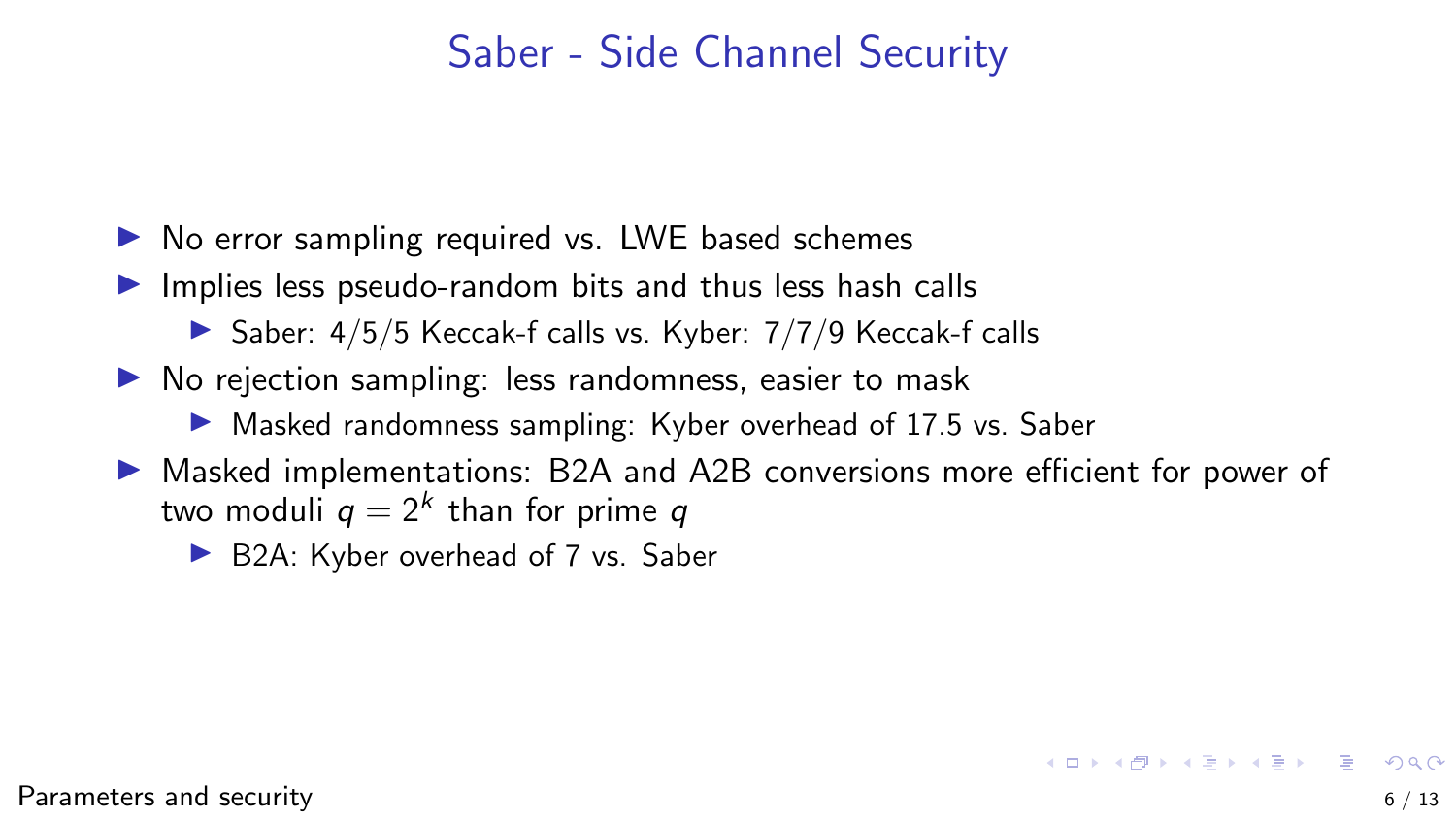## Saber - Multiplications

- In All multiplications in Saber are uniform random  $\times$  small element from  $\beta_{\mu}$
- Bounds on coefficients of product is  $256 \cdot q \cdot \mu$  instead of  $256 \cdot q^2$
- ▶ Flexibility: schoolbook / Karatsuba / Toom-Cook / NTT-based
- $\triangleright$  NTT-based multiplication: can choose smaller NTT-friendly prime
	- ▶ C.-M. M. Chung, V. Hwang, M. J. Kannwischer, G. Seiler, C.-J. Shih, B.-Y. Yang. NTT Multiplication for NTT-unfriendly Rings.
- $\triangleright$  Good for use on large-integer arithmetic co-processor
	- ▶ B. Wang, X. Gu, Y. Yang: Saber on ESP32. ACNS (1) 2020: 421-440
	- I J. W. Bos, J. Renes, C. van Vredendaal: Polynomial Multiplication with Contemporary Co-Processors: Beyond Kronecker, Schönhage-Strassen & Nussbaumer. IACR Cryptol. ePrint Arch. 2020: 1303 (2020)
- $\triangleright$  Open problem: can this be exploited in masked implementations?

[Parameters](#page-1-0) and security  $7/13$ 

**KORKA SERKER YOUR**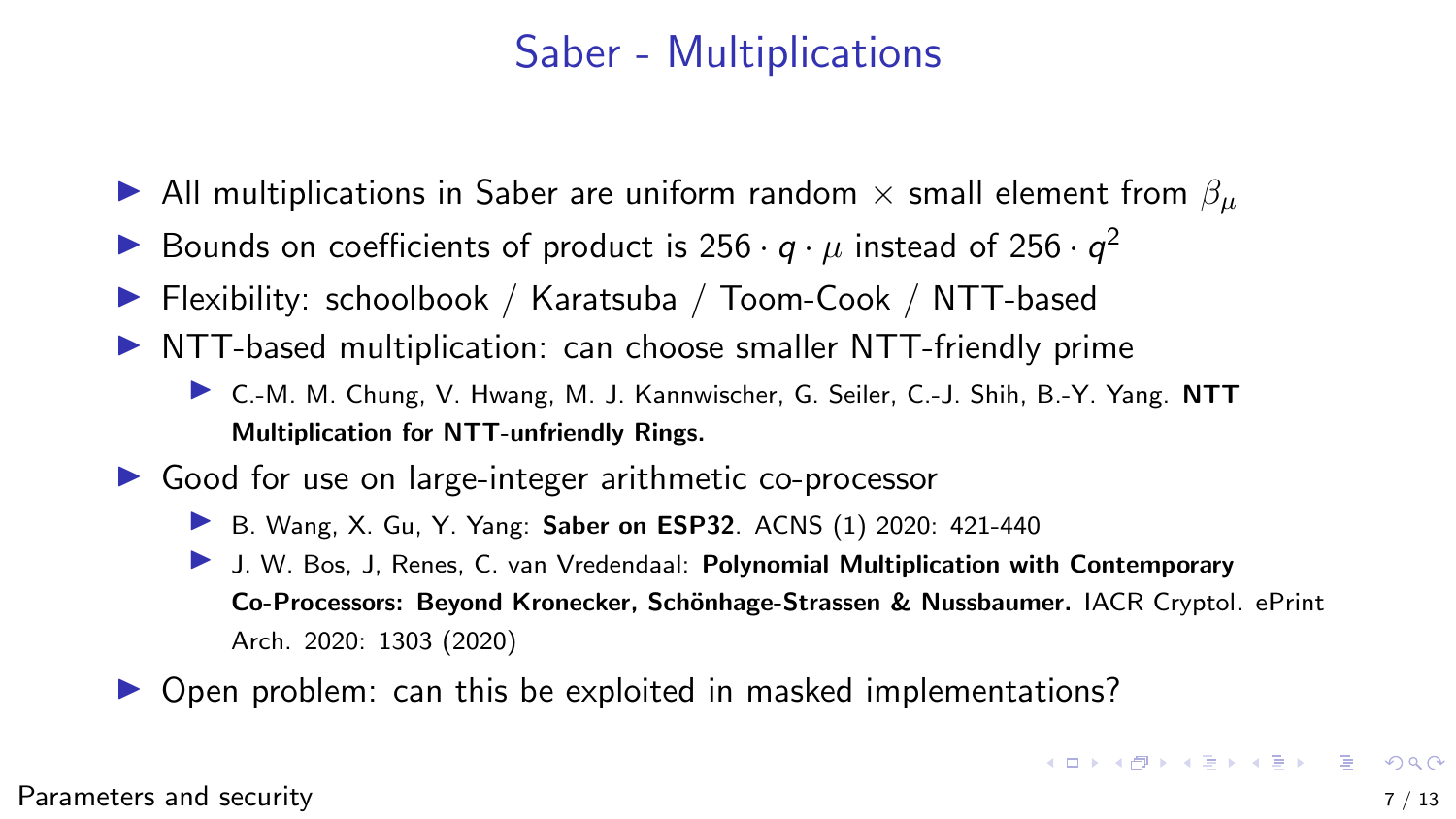### NTT-based Saber

<span id="page-8-0"></span>C.-M. M. Chung, V. Hwang, M. J. Kannwischer, G. Seiler, C.-J. Shih, B.-Y. Yang. NTT Multiplication for NTT-unfriendly Rings.

- ▶ Use larger NTT-friendly prime or a pair of two smaller NTT-friendly primes
- **IDED** Negacyclic transformation to compute product modulo  $x^{256} + 1$
- ▶ Matrix-vector and inner-product allow to save on inverse NTT's

|            | Cortex-M4 $(E/D)$ |                                                           | AVX2 $(E/D)$              |     |  |
|------------|-------------------|-----------------------------------------------------------|---------------------------|-----|--|
|            | Toom-Cook         | NTT                                                       | Toom-Cook                 | NTT |  |
| Lightsaber | 653k / 678k       | 513 $k / 498k$                                            | 75k / 70k   72k / 64k     |     |  |
| Saber      | 1103k / 1127k     | 864k / 835k                                               | 125k / 118k   118k / 107k |     |  |
| FireSaber  |                   | 1642k / 1679k   1255k / 1227k   184k / 174k   172k / 160k |                           |     |  |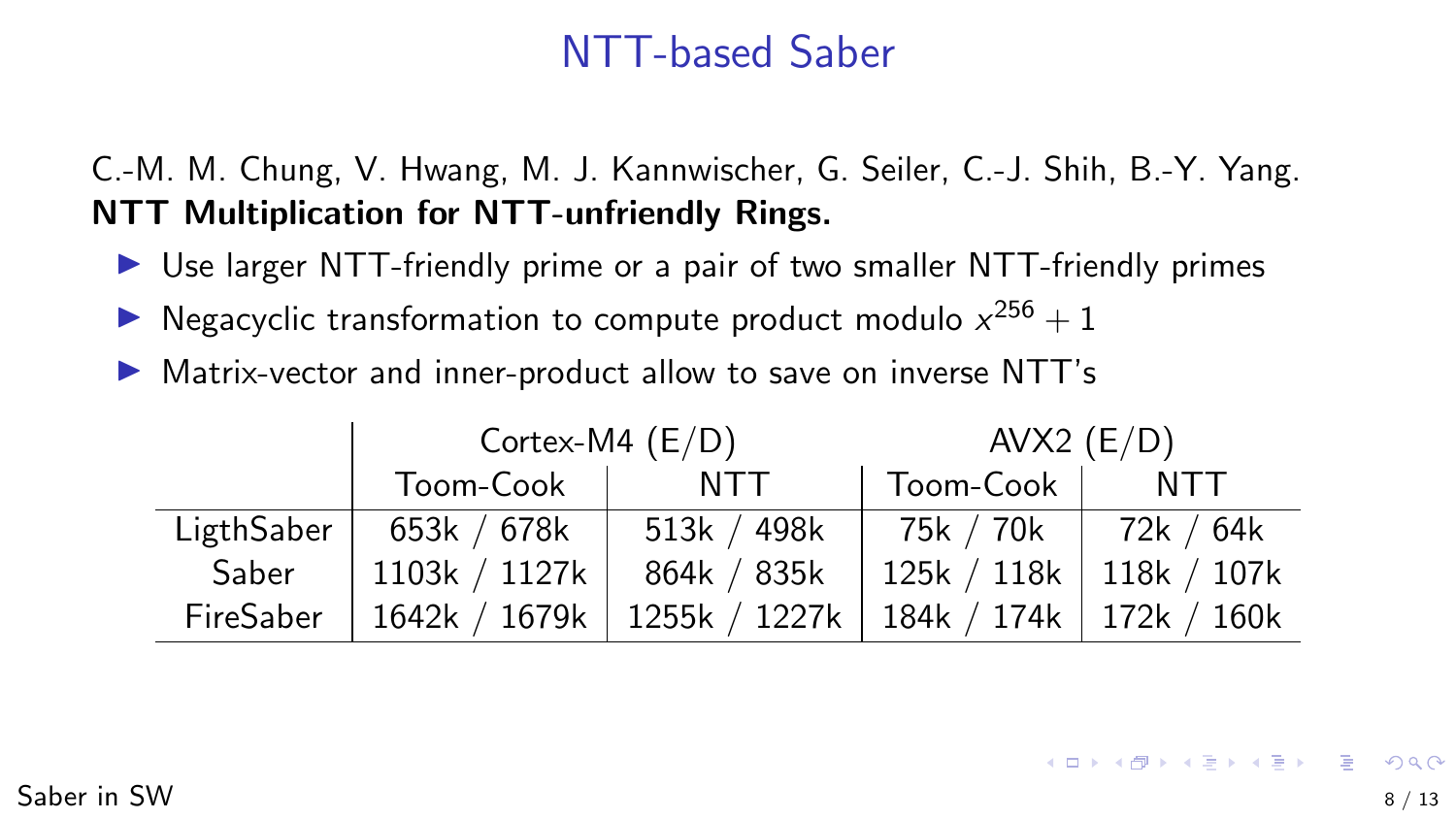# Saber in pqm4

▶ Significantly reduced stack usage in pqm4 starting from NTT-based Saber

|            | Cortex-M4 $(E/D)$ |             |  |  |
|------------|-------------------|-------------|--|--|
|            | cycles            | bytes       |  |  |
| LigthSaber | 485k / 460k       | 5,156/5,172 |  |  |
| Saber      | 828k / 786k       | 6,180/6,196 |  |  |
| FireSaber  | 1214k / 1167k     | 7,204/7,220 |  |  |
| Kyber-512  | 556k/516k         | 2,308/2,324 |  |  |
| Kyber-768  | 907k/848k         | 2,780/2,804 |  |  |
| Kyber-1024 | 1383k/1304k       | 3,292/3,324 |  |  |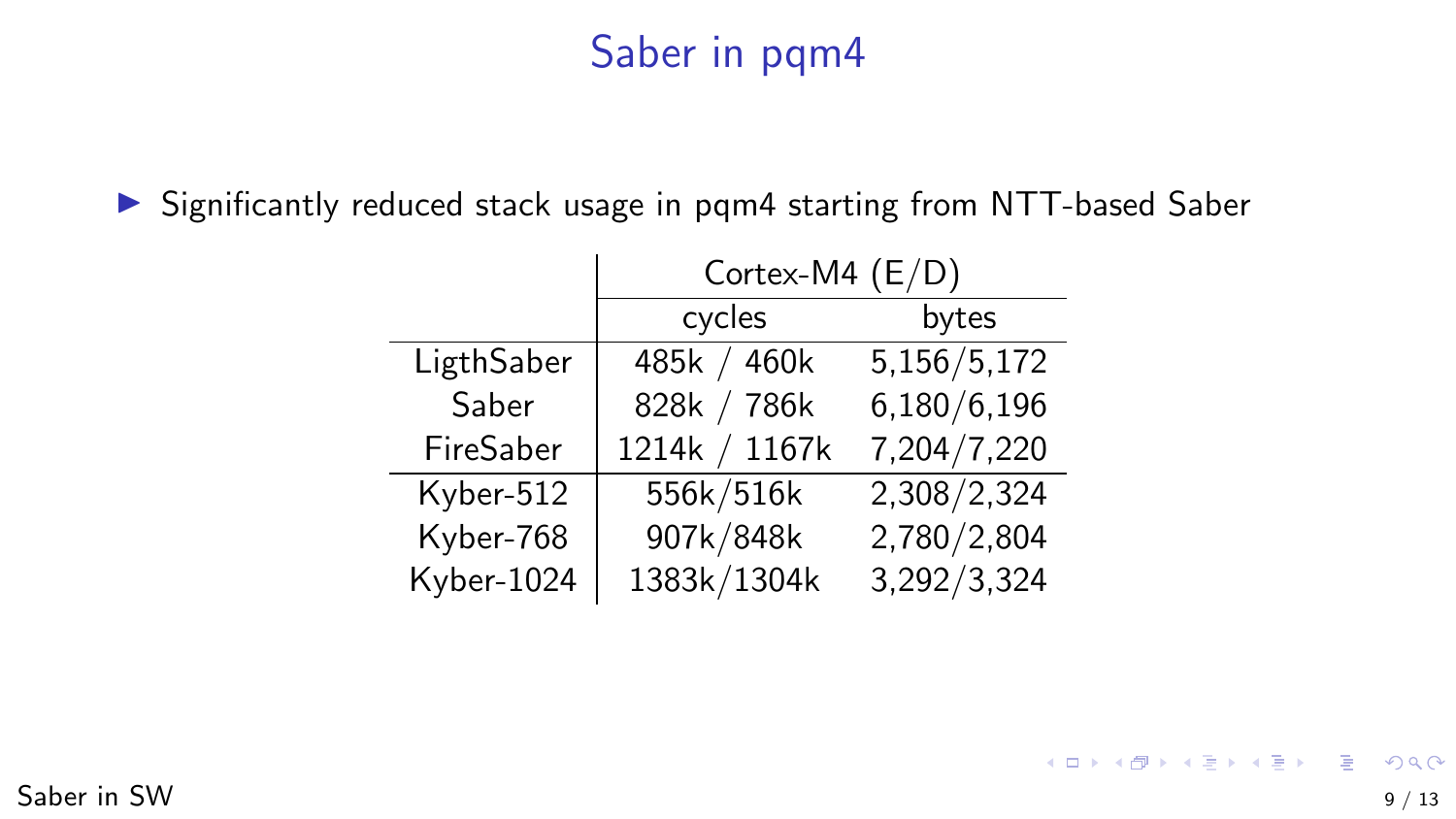# Masked Saber in HW/SW

<span id="page-10-0"></span>

| <b>Algorithm</b> | <b>Device</b> | <b>Decapsulation</b><br>masked<br>unmasked |                             |  |  |
|------------------|---------------|--------------------------------------------|-----------------------------|--|--|
| Saber            | ARM M4        | 1, 123, 280                                | 2, 833, 348 $(\times 2.52)$ |  |  |
| Kyber*           | ARM M4        | 847,584                                    | $3,596,193 \; (×4.24)$      |  |  |
| Saber            | RISC-V        | 347, 323                                   | 914, 925 $(x2.63)$          |  |  |
| Kyber            | RISC-V        | 338,746                                    | 1,402,650 $(\times 4.14)$   |  |  |

M. Van Beirendonck, J.-P. D'anvers, A. Karmakar, J. Balasch, and I. Verbauwhede.

#### A Side-Channel-Resistant Implementation of Saber.

T. Fritzmann, M. Van Beirendonck, D. B. Roy, P. Karl, T. Schamberger, I. Verbauwhede, and G. Sigl. Masked Accelerators and Instruction Set Extensions for Post-Quantum Cryptography.

<sup>∗</sup> D. Heinz, P. Schwabe, M. J. Kannwischer, G. Land, D. Sprenkels, T. P¨oppelmann. First-Order Masked Kyber on ARM Cortex-M4.

K ロ ▶ K @ ▶ K 할 ▶ K 할 ▶ 이 할 → 9 Q @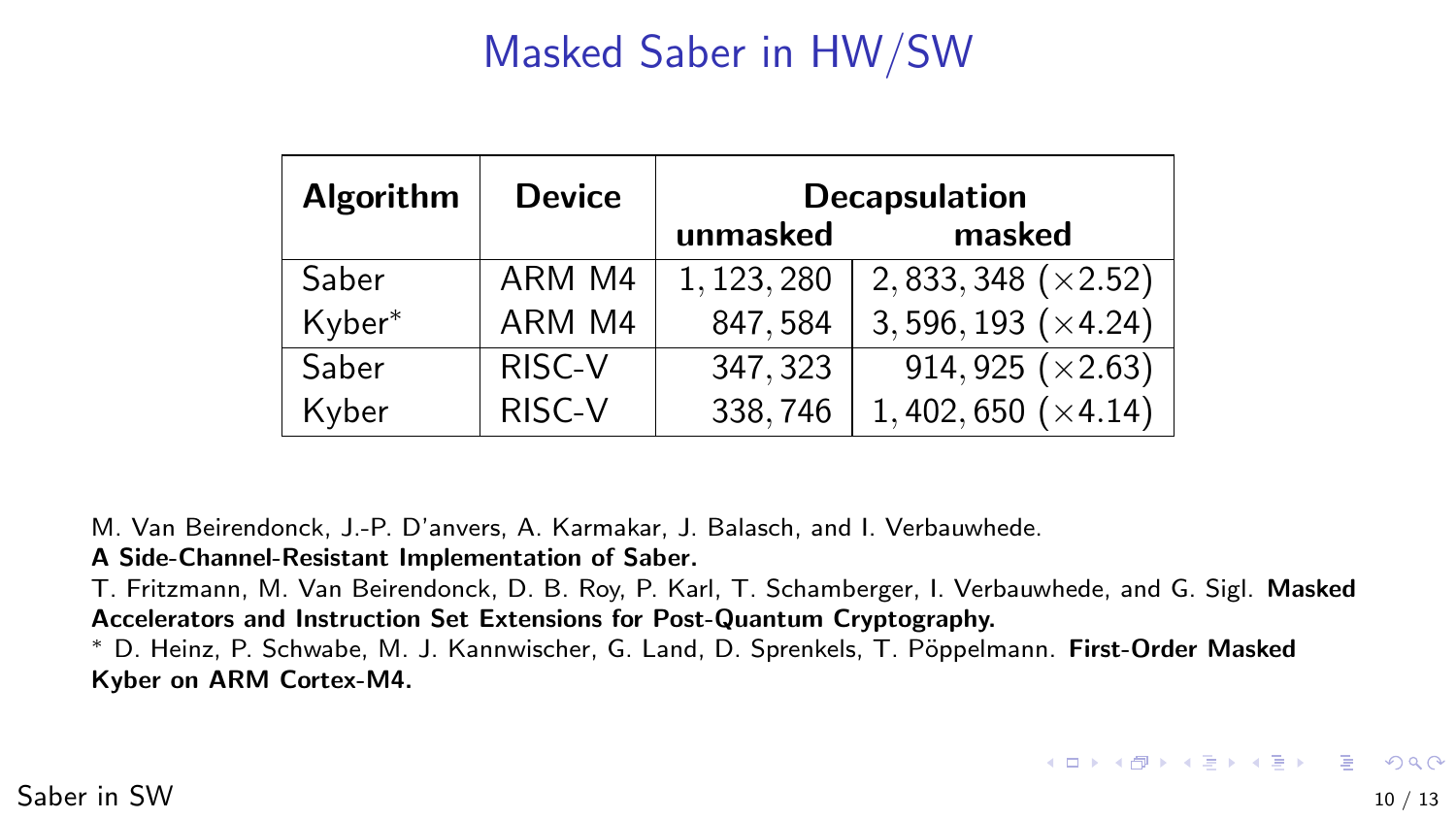# Masked Saber on FPGA

<span id="page-11-0"></span>

|                                  | Cycles   | <b>Overhead</b> |               |
|----------------------------------|----------|-----------------|---------------|
| <b>Operation</b>                 | Unmasked | Masked          |               |
| Polynomial arithmetic (256 DSPs) | 4.484    | 8,968           | $2.00\times$  |
| <b>SHA-256</b>                   | 303      | 1,344           | 4.44 $\times$ |
| <b>SHA-512</b>                   | 62       | 124             | $2.00\times$  |
| <b>Binomial Sampler</b>          | 176      | 339             | $1.92\times$  |
| A2A                              |          |                 |               |
| Rounding and Scaling             | 339      | 682             | $2.01\times$  |
| Ciphertext compression           | 107      | 561             | $5.24\times$  |
| Message extraction               | 167      | 985             | $5.90\times$  |
| <b>Other operations</b>          | 993      | 1,986           | $2.00\times$  |
| Total (256 DSPs)                 | 8.034    | 16,392          | $2.04\times$  |

A. Bass[o](#page-10-0), L. Prokop, [S](#page-12-0). S. Roy. A side-channel resistant hardware implementation of S[ab](#page-10-0)[er](#page-11-0)[.](#page-12-0)

[Saber](#page-11-0) in HW  $11/13$ 

高山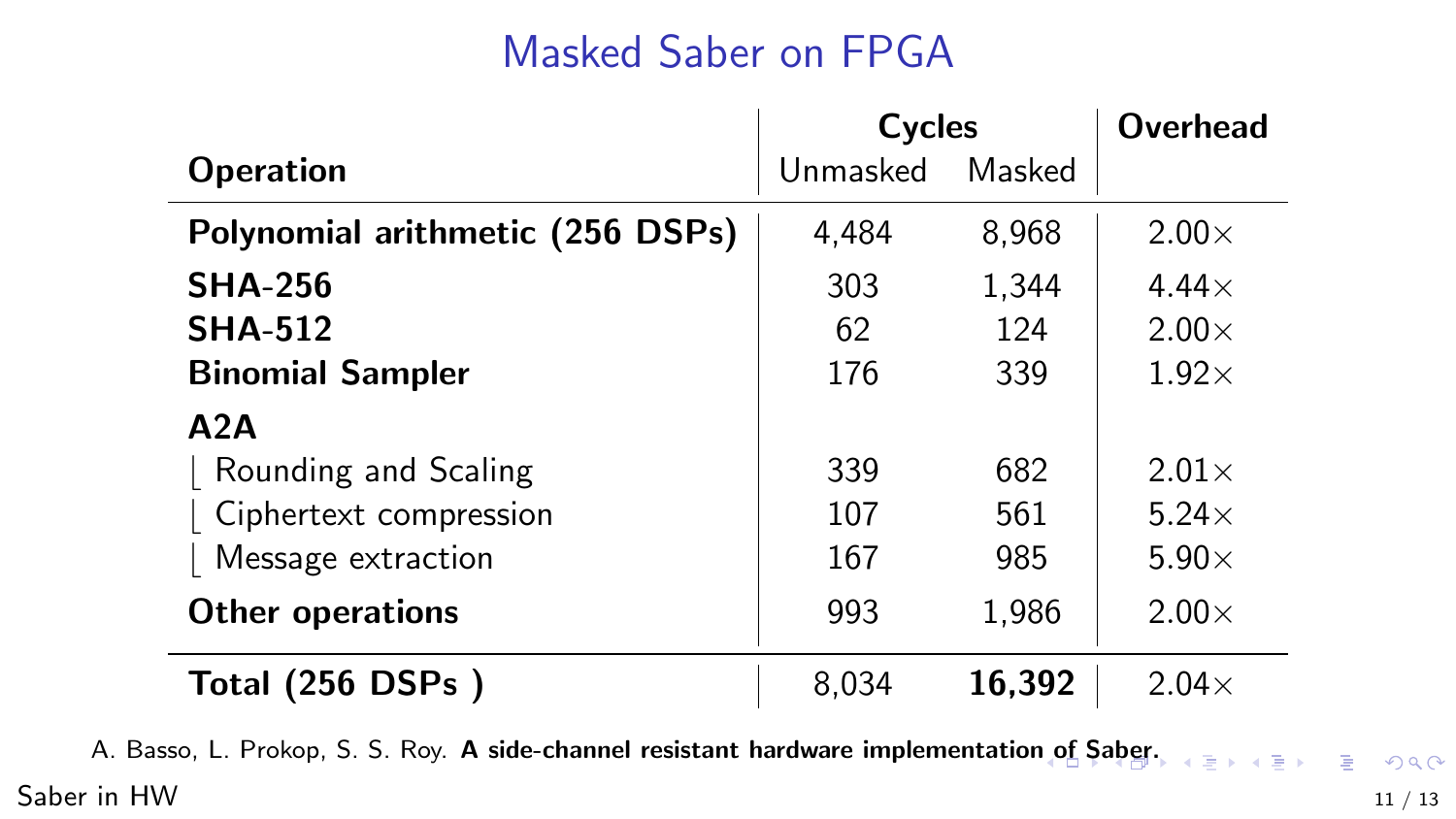### Saber on ASIC

<span id="page-12-0"></span>In Tsingua university: Y. Zhu, M. Zhu, B. Yang, W. Zhu, C. Deng, C. Chen, S. Wei and L. Liu; LWRpro: An Energy-Efficient Configurable Crypto-Processor for Module-LWR

- ▶ 40nm, 400MHz, 1456/1701 E/D cycles, 275k Enc/sec, 0.15 $\mu$ J/op, 0.38 mm<sup>2</sup>
- $\triangleright$  Very energy efficient, only CPA version
- TalTech: Malik Imran, Felipe Almeida, Samuel Pagliarini (EU H2020 952252)
	- ▶ 65nm, 1GHz, 6880/8630 E/D cycles, 145k Enc/sec, 4.2 $\mu$ J/op, 0.49 mm<sup>2</sup>
	- $\blacktriangleright$  Full CCA version, no masking
- ▶ Purdue/Intel: A. Ghosh, S. Shreyas, D. Das (Purdue) and S. Ghosh (Intel)
	- ▶ 65nm, 200MHz, 18705/23390 E/D cycles, 10.6k Enc/sec, 1.12  $\mu$ J/op, 0.74 mm<sup>2</sup>
	- $\blacktriangleright$  Full CCA version, circuit level side-channel protection, no masking

**KORKARA REPASA DA VOCA**